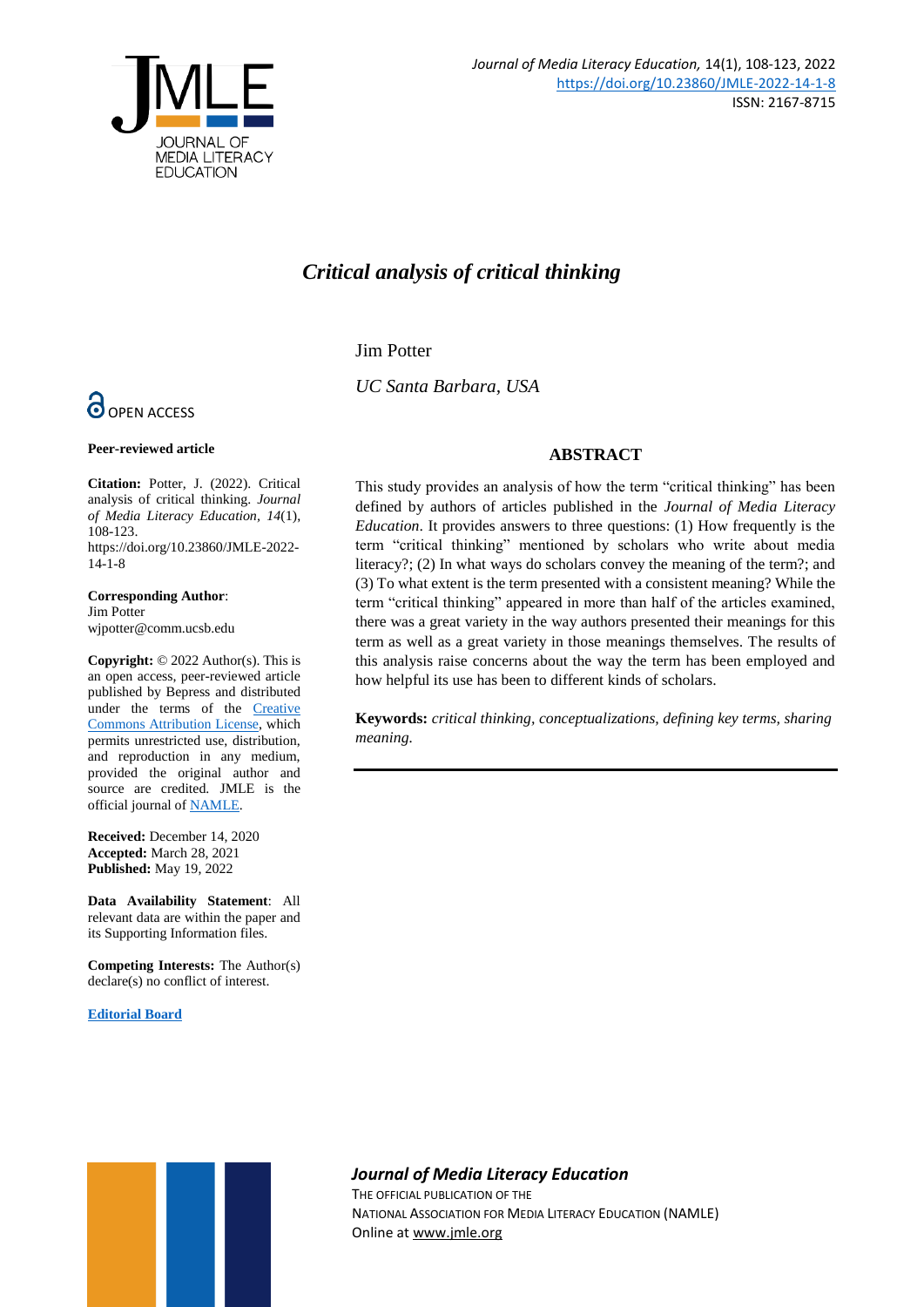### **INTRODUCTION**

Articles in scholarly journals frequently use the term "critical thinking" to describe the essence of what media literacy should be. For example, several scholars have observed that most media education frameworks focus on the enhancement of critical thinking skills regardless of their methodological or theoretical perspective (Bergstrom et al., 2018; Scharrer, 2007). Also, Hobbs (2010) has argued that within the growing body of media literacy scholarship, critical thinking is the most frequently mentioned skill. These claims are essentially arguments that critical thinking is a very useful idea within the field of media literacy.

Other scholars, however, have observed that because the term is so widely used, it has been treated more as a quick fix to a huge variety of media literacy problems rather than as a fully developed concept with a commonly accepted meaning (Ashley et al., 2012; Buckingham 1998; Madison, 2019; Ruminski & Hanks 1995; Wright 2002). For example, Madison (2019) asserts, "critical thinking is often touted as a pedagogical ideal. Yet the term is so overused, it arguably has been rendered meaningless" (p. 57). Also, Ashley et al., (2012) claim "there is no clear consensus on how to teach or assess critical thinking" (p. 230).

It is the purpose of this study to test these claims by providing answers to three questions. First, how frequently is the term "critical thinking" used by scholars who write about media literacy? Second, in what ways do authors convey the meaning of the term to their readers? And third, to what extent is the term used with a consistent meaning? Generating an answer to the first of these questions is relatively simple because texts can be searched electronically to determine how often a term appears. While the task of generating useful answers to the remaining two questions is much more challenging, those answers can tell us much more about the way scholars conceptualize critical thinking and how widespread those meanings are.

Generating an answer to the second question requires a meaning analysis, or what Chaffee (1991) has referred to as *explication*. A meaning analysis begins with a determination about how scholars go about conveying the meaning of their terms. One form of treating the meaning of key terms by authors of scholarly articles is to assume that all readers share the same meaning, and this assumption relieves authors of having to define the term. This is

known as treating the term as being primitive (Hempel, 1952). If authors could not safely assume a widely shared meaning for terms, they would have to define *every* term in their manuscripts. But this is a task that is impossible to begin; in order to define any term, authors would have to first define all the terms they planned to use in that definition, and this would require an infinite regress. Therefore, authors must treat most terms in their writings as primitive. A significant challenge for all authors to know when to treat a term as primitive and when it is essential to provide a definition (Reynolds (1971). This is one reason why paradigms are so important to scholarly fields, because paradigms are composed of conventions that indicate which meanings are commonly accepted. Chaffee (1991) argues that scholars need to know the system of thinking that structures their fields so they can make good decisions about which terms share a common meaning: "The existence and acceptability of these [primitive] concepts is assumed, which means they are not questioned within the framework of research built upon them" (p. 7).

When scholars do provide definitions for key terms in their writings, Chaffee (1991) says they do so in basically two ways – either by presenting a distillation of the term's essence or by listing key characteristics of the term. Let's examine these two methods of definition in some detail.

*Distillation*. This form of definition is the most formal and most involved. It requires the scholar to capture the essence or "boiling the idea down to its essential elements" and to provide classification rules so readers can understand the boundaries of the meaning being conveyed (Chaffee, 1991, p. 26). This type of definition is the most precise, because it requires considerable meticulousness not only to capture the essence of the concept but also to provide a complete set of classification rules so that readers can apply those rules to any potential example of the concept and be guided to a confident decision about whether a potential example under consideration falls within the parameters of the conceptualization or not. This feature makes definitions by distillation most useful to scholars who want to use the concept as a foundation for designing a study. That is, the more complete the set of classification rules is, the more it can l guide designers of research studies in operationalizing the concept into a set of measures that demonstrates acceptable validity.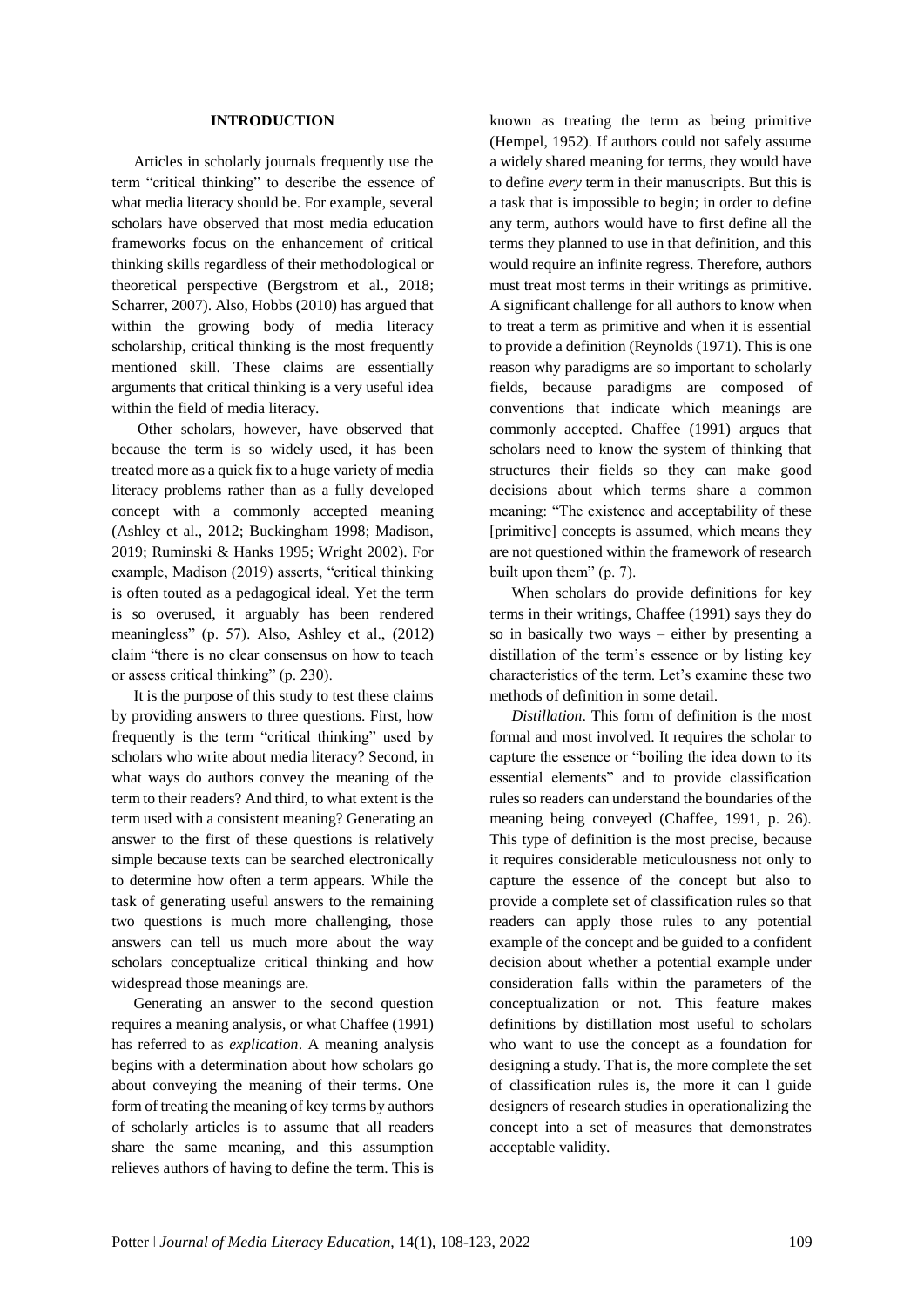*Listing*. This type of definition consists of a list of examples. Chaffee (1991) says: "Definition by list consists of identifying all the lower-order concepts that constitute your higher-order concept" (p. 27). One example of this type of definition is the Linnaean classification system that groups all living things in an organization ranging from kingdoms to species. Another – but less grand – example is mass media which is usually defined by listing the examples of print (newspapers, books, magazines), film, broadcast (radio, TV), and cable. Chaffee continues: "the concept of mass media is usually defined by list rather than by distillation of its core meaning" which leaves some ambiguity as to its full meaning, because it leaves open questions about how to classify other things not on the list. For example, with the mass media, a definition by listing tells scholars nothing about whether other things (blogs, electronic games, computer manufacturers) should also be included in a list of mass media. Such a definition leaves readers wondering what the author means by "media" and by "mass": "Does mass refer to mass production, or to a conception of the audience as mass, or to both?" (Chaffee, 1991, p. 27).

Chaffee argues that "[d]efinition by list alone, even if it is a very thoughtful and defensible list, is isolated between two important limitations. Behind it lies the problem of explaining what rules have been followed in building the list. In effect, to make a list we must have some implicit attribute(s), which is to say a theoretical analysis. Thus a list that is built after an explication is much more useful than a list that is simply cooked up for the immediate occasion of providing examples or grouping them" (p. 28). A second limitation of defining a concept by listing elements is that it is time-bound. That is, the list reflects a set of characteristics that might represent the concept well at one point in time, but if the concept is dynamic and changes over time, that definitional list goes out of date quickly because it fails to capture the dynamic nature of the concept it attempts to define.

This study's third question requires the examination of the content of those definitions. If there are particular elements that appear consistently across all definitions, then this will be evidence of a widespread sharing of certain meanings. A high degree of sharing a particular meaning for key terms in a field is an indicator of the maturity of the field. Kuhn (1970) argued that mature scholarly fields are characterized by a paradigm that is a set of beliefs

that members of that field accept. These beliefs include assumptions about the nature of the focal phenomenon that scholars in the field study, agreement about which concepts are the most important, and a shared meaning for those concepts. Kuhn further argued that a field can become stagnant when a paradigm dominates the thinking within a field and thereby stifles creativity. When this occurs, a scholar (or small group of scholars) can break away from the paradigm by making significant changes to assumptions, concepts, or definitions of existing concepts. This change creates a new paradigm, which forces scholars to either maintain their old set of beliefs or to accept a new way of thinking about their focal phenomenon as well as ways of examining it. If this study finds two different patterns of defining critical thinking, then this will be evidence of the field going through a revolution where there are two competing paradigms. And if this study finds a wide variety of definitions, then this will be evidence for how dynamic the field is with many different definitions for the term being exhibited in the literature.

#### **METHOD**

# **Data Base**

The data base for this study is the set of all articles published in the *Journal of Media Literacy Education* since its beginning in 2009. Scholarly articles about media literacy have been found in almost all communication journals as well as journals across the social sciences and even in professional areas, such as the health sciences, education, policy, and law. Because the *Journal of Media Literacy Education* is a visible forum for scholarship about media literacy, the articles in this journal provided the data base for this study.

From its initial issue in 2009, the *Journal of Media Literacy Education* (*JMLE*) has published a total of 259 manuscripts, which includes 213 scholarly articles with the other 46 being reviews of books, websites, apps, and films. This study focused on analyzing the 213 scholarly articles by downloading a PDF file for each and conducting an electronic search of each of those PDFs by using the search phrase of "critical thinking." This procedure generated a count for mentions per article. Also, each time that the term "critical thinking" was found in the text of the article, the author copied the sentences in which the term appeared in order to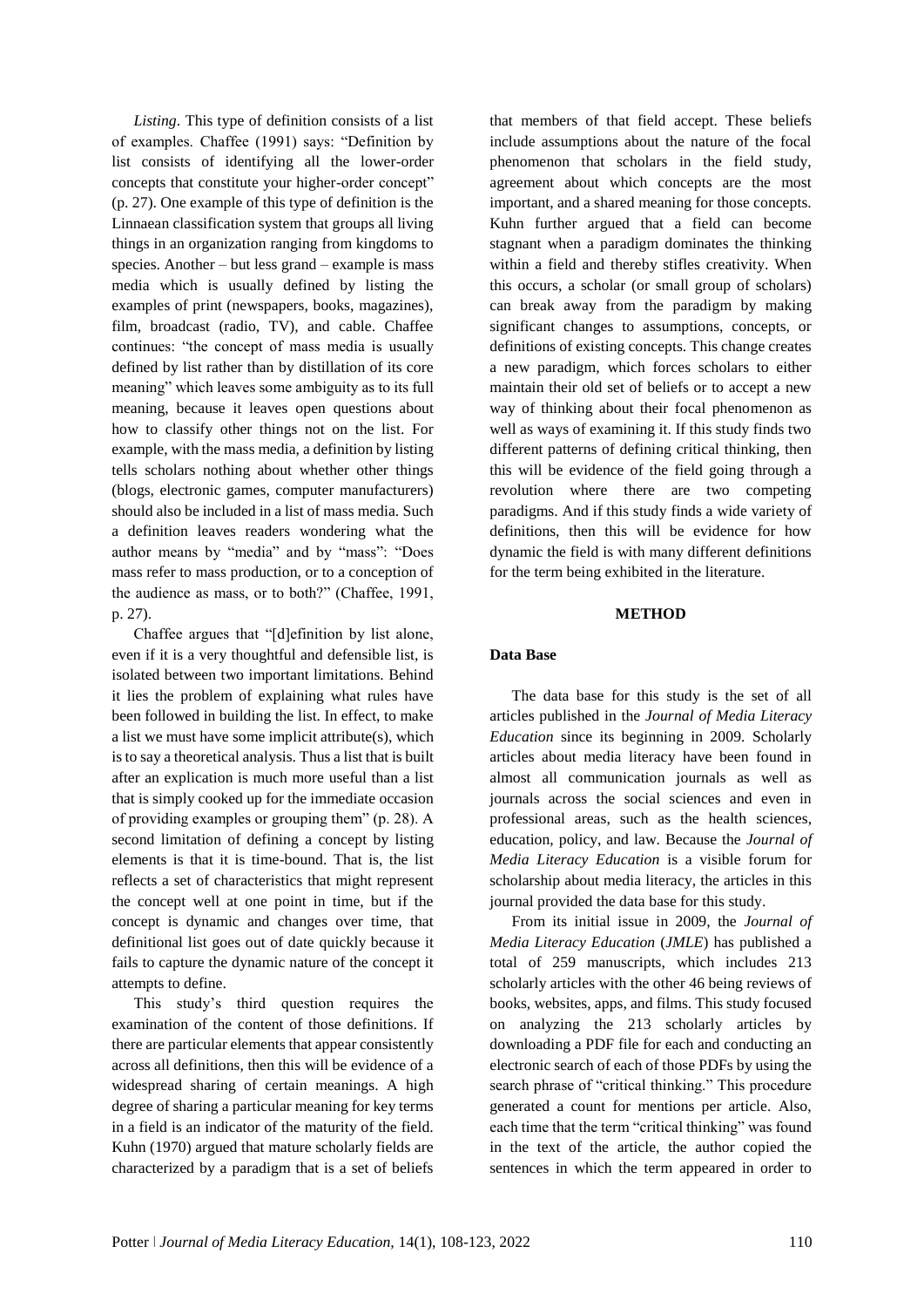determine (a) whether the authors attempted to define that term, and if so, (b) what the authors presented as a definition. Mentions of the term in the title, keyword list, tables, graphs, or reference lists were not recorded or analyzed.

# **Procedure**

The analysis progressed in three steps. In the first step, each definition in the *JMLE* articles was recorded along with the citations for that definition provided by the *JMLE* authors. This definitioncitation unit is called an entry. Some of those citations displayed multiple sources. For example, an author might say something like "critical thinking is a skill of analyzing media messages in depth (Smith, 2000; Jones, 2010)." This entry shows that an author provided a definition of critical thinking that came from two publications, but even though two publications were cited, the author was presenting only one definition, so this was considered as one entry in the analysis. Thus, the number of definitions in the analysis is not equal to the number of sources cited. Also, the authors of two different articles may present the same definition for critical thinking along with the same citations of sources. In this case, one entry was recorded, and it was noted that the particular entry appeared twice – in two different articles. Thus, the number of entries is not equal to the number of times definitions were reported, because some definitions appeared in more than one article.

Also, some authors presented more than one definition for critical thinking; in this case, each of the multiple definitions was considered a separate entry. Thus, the number of entries in the analysis is not equal to the number articles that provided a definition. Therefore, the number of entries represents the number of definitions found in the content analysis, not the number of citations nor the number of articles providing definitions. The key feature reflected by entries is the definition; that is, the number of entries reported in this analysis is the number of unique definitions for critical thinking that were found across all articles examined.

In the second stage, each entry was analyzed to identify its component elements. Each element was a different idea that the author used to define critical thinking. Some entries were composed of only one idea (e.g., critical thinking is analysis) while other entries were composed of multiple ideas. For example, something like "critical analysis is the

awareness that media messages may be misleading so it is necessary for people to dig into messages to be able to find the misleading elements and create alternative meanings for themselves." This entry presents three different ideas that the author claims is the meaning of critical thinking (awareness, the skill of digging into media messages in order to identify misleading elements, and the skill to create alternative meanings).

In the third stage, the many different elements found in the entries were organized into groups by using an inductive process of iterations. Initially, elements that shared an obvious characteristic were grouped together, then the groupings were examined to assess (1) the degree to which all the elements in a group shared the same characteristics, (2) the degree to which the groupings were distinct from one another, and (3) the degree to which all the elements could be put into one – and only one – group. This was an iterative process of trial and error that served to refine the classification rules until a parsimonious set of categories was developed that could be used to place all elements into a meaningful group.

# **Indicators of variation**

This analysis used four categorical variables as tools to look for evidence of the extent to which authors of different articles were exhibiting a consistent meaning for critical thinking. These four categorical variables were: method of defining, level of concept, type of element, and citation counts.

*Method of defining*. This variable was built on Chaffee's three-part scheme (distillation, listing, and primitive) for how scholars define concepts. During the coding, it was found that the listing form of defining displayed two distinct types. Some authors provided lists of components and others provided lists of outcomes. Therefore, the variable of method of defining was expanded to include four values: distillation, listing components, listing outcomes, and primitive.

An article was placed into the primitive category when its authors provided no definition for the term, thus demonstrating an assumption that all readers shared their meaning for the term. When authors provided a detailed definition of the essence of the concept along with some sense of classification rules, the article was placed into the distillation category. And when the term was defined by a listing of characteristics, it was placed in either the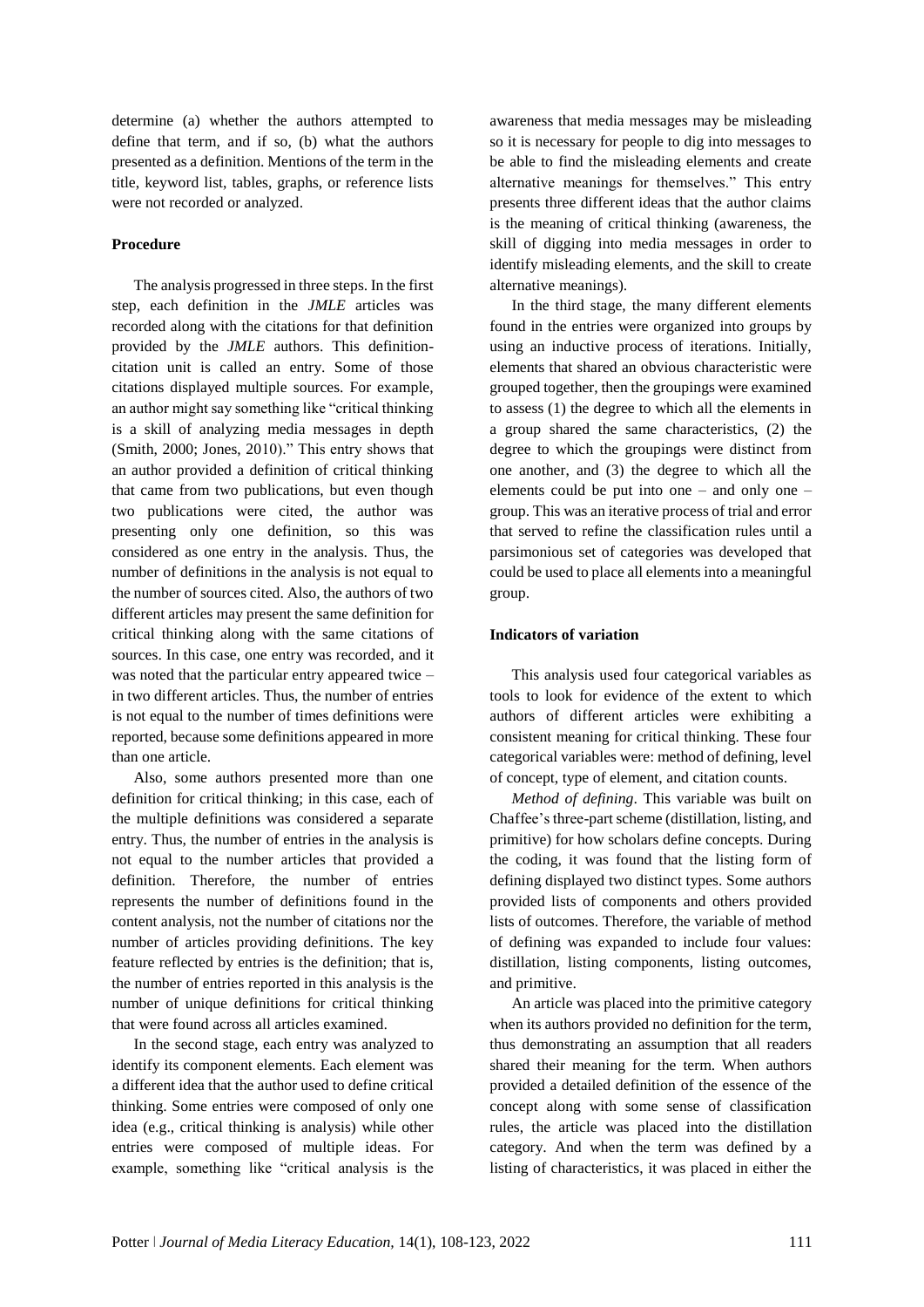component or outcome category, depending on the whether the items in the list were presented as characteristics that authors claimed made up the concept (components) or whether the items in the list were presented as characteristics that authors claimed were consequences of using critical thinking (outcomes).

*Level of concept*. There are places in the literature where "critical thinking" was presented as a higher order concept and other times when it was used as a lower order concept in a list to define some higher order concept. For example, authors treated critical thinking as a higher order concept when they listed its components (e.g., ability to analyze messages, ability to evaluate the credibility of messages, and the like) as a way of defining it. Other authors treated critical thinking as a lower order concept in a list of characteristics to define a higher order concept (e.g., media literacy, digital literacy).

This variable had two values (higher order and lower order). When authors provided a list that represented their set of components within critical thinking, then critical thinking was identified as being treated as a higher order concept, and the items in the list were the lower order concepts. However, when authors attempted to define something else (such as media literacy or media education) by listing critical thinking as a definition of that higher order concept, then critical thinking was regarded as a lower order concept because it was being presented as a component (among other components) of that higher order concept.

*Type of element*. When authors listed what they regarded as components of critical thinking, they typically specified things like particular skills (such as analysis, evaluation, production, etc.), but authors also listed other kinds of components that could be characterized as a particular kind of knowledge, a belief, an affect, or a behavior. Likewise, the "listing by outcomes" method of defining critical thinking was characterized by authors claiming that the use of critical thinking would result in particular positive consequences such as improving a skill, increasing knowledge, altering a belief, triggering a positive emotion, or shaping a behavior. All entries were then tagged as referring to one or more of these six categories: skill, knowledge, belief, affect, behavior, or other.

*Citation counts*. Counting the number of citations for an entry produces an indicator of how widely the idea in the entry is shared as a definitional element of critical thinking. If this analysis results in

a pattern where a particular definition has a high number of citations, this pattern will indicate a high degree of sharing of meaning. In contrast, if this analysis finds that a large proportion of the entries each had one citation and each of those citations attributed a different source, then this pattern would suggest a low level of sharing.

# **RESULTS**

The results of this analysis are reported in a sequence of the three questions that structure this study. First, how often is the term "critical thinking" used by scholars who write about media literacy? Second, in what ways do scholars convey the meaning of the term? And third, to what extent is the term presented with a common meaning across authors? Thus, the findings in this Results section are organized by frequency, conveyance of meaning, and sharing of meaning.

### **Frequency**

Of the 213 published articles in the *Journal of Media Literacy Education* since its beginning, 115 (54.0%) of those articles presented at least one mention of critical thinking. In total, the term was mentioned 317 times which averages to about 2.8 times per article across the 115 articles in which it was mentioned.

#### **Conveyance of meaning**

There appears to be considerable variation across authors in the way they conveyed their meanings for critical thinking. These differences show up both in the method of definition used and the level at which authors treated the concept.

*Method of definition*. Of the 115 articles that mentioned critical thinking, 37 (32.2%) provided no definition, treating it like it was a primitive term. Among the 78 articles that provided a definition for the term, 37% presented a listing by components, 29% presented a listing by outcomes, 6% presented a distillation type definition, and the remaining 28% presented a combination of types of definitions. This pattern displays a good deal of variety in method of defining.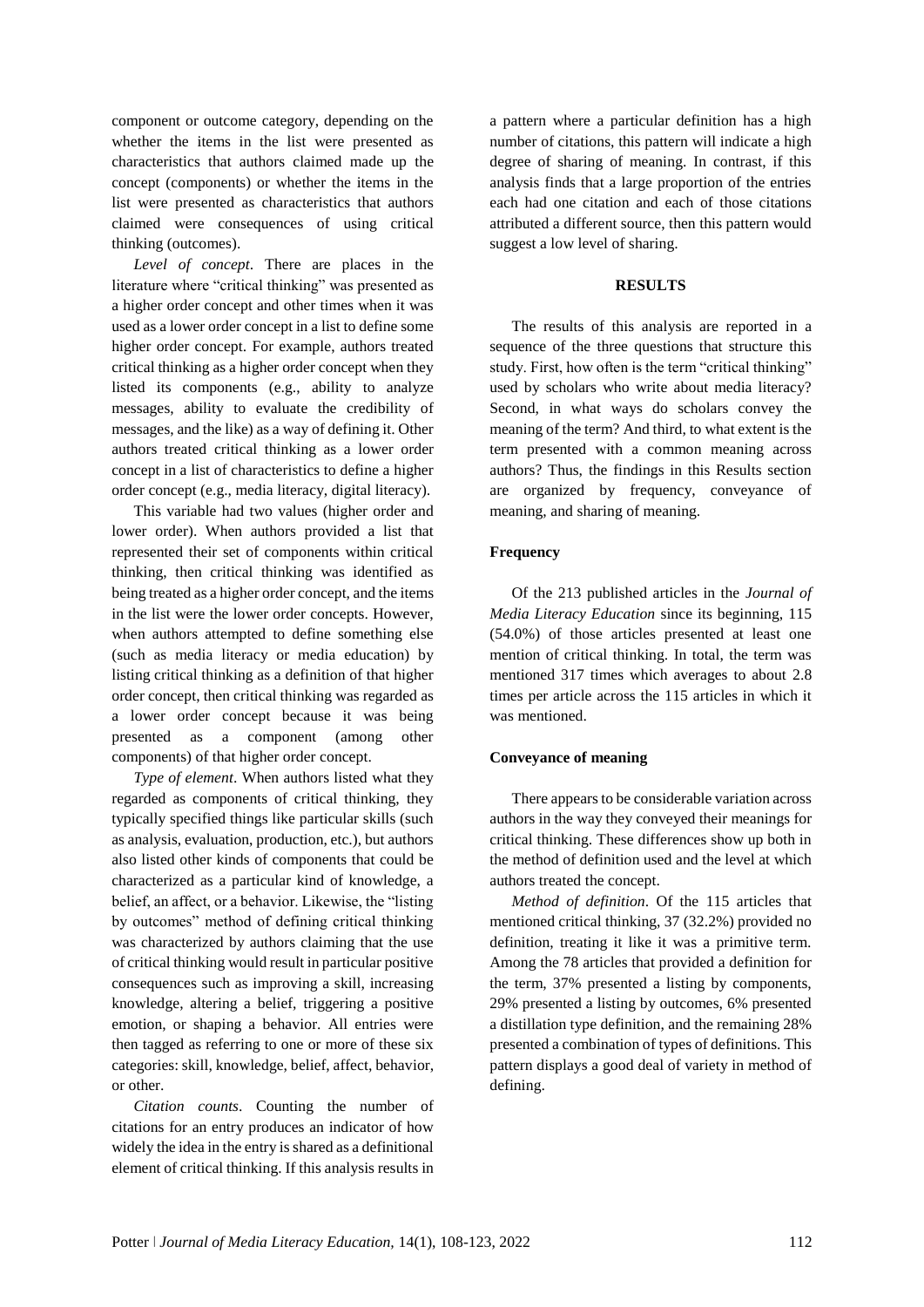|                                            | Critical thinking as a higher order concept                                                                                                                                                                                                                                                                                                                                                                              |  |
|--------------------------------------------|--------------------------------------------------------------------------------------------------------------------------------------------------------------------------------------------------------------------------------------------------------------------------------------------------------------------------------------------------------------------------------------------------------------------------|--|
| Critical thinking is composed              | S: sub-skills that include, among others, an ability to inquire, to learn to ask questions and interpret answers contextually, to read between the lines, and                                                                                                                                                                                                                                                            |  |
| of:                                        | to express yourself in socially appropriate ways (Naiditch, 2013)                                                                                                                                                                                                                                                                                                                                                        |  |
|                                            | S: intellectual curiosity, flexibility, ability to think and operate in a systematic way, the ability to analyze, the value-based approach to knowledge, self-                                                                                                                                                                                                                                                           |  |
|                                            | esteem and also, the ability to trust in other people (Parola & Ranieri, 2011)                                                                                                                                                                                                                                                                                                                                           |  |
|                                            | S: ability to analyze material; interpret messages (direct and hidden); note details; understand sequencing; integrate aural and visual elements; identify                                                                                                                                                                                                                                                               |  |
|                                            | fact and opinion; identify emotional appeals, reactions and motives; draw inferences, predictions and conclusions; foster the mechanics of writing; and                                                                                                                                                                                                                                                                  |  |
|                                            | the ability to read with emphasis on comprehension and interpretation (Cherow-O'Leary, 2014)                                                                                                                                                                                                                                                                                                                             |  |
|                                            | S: ability to deconstruct messages and substantiate conclusions with evidence from the media message (Scull & Kupersmidt, 2010)                                                                                                                                                                                                                                                                                          |  |
|                                            | S: ability to discuss points of view, challenge gender issues, reconsider creative choices, and in general reflect more deeply (Begoray, et al., 2015)                                                                                                                                                                                                                                                                   |  |
|                                            | S: ability to breakdown information presented in media messages (Siegal, 2017).                                                                                                                                                                                                                                                                                                                                          |  |
|                                            | S: ability to visualize data, comprehend statistics, manage personal data, and make ethical judgments (Fontichiaro & Johnston, 2020)                                                                                                                                                                                                                                                                                     |  |
|                                            | S: ability to read contexts, design products to better fit individual needs and desires, and adapt quickly to new meaning-making situations (Sewell, 2010)                                                                                                                                                                                                                                                               |  |
|                                            | S: argumentation (Stanley & Lawson, 2020)                                                                                                                                                                                                                                                                                                                                                                                |  |
| Critical thinking as a lower order concept |                                                                                                                                                                                                                                                                                                                                                                                                                          |  |
| As a component within media                | S: along with ability to sort through, analyze, and assess information (Naiditch, 2013)                                                                                                                                                                                                                                                                                                                                  |  |
| literacy                                   | S: along with ability to consider the social context and ethical implications of media production (Scharrer 2005, 2006; Sekarasih et al., 2015)                                                                                                                                                                                                                                                                          |  |
|                                            | S: along with ability to interrogate the ideological content of media (Woo, 2010, p. 132)                                                                                                                                                                                                                                                                                                                                |  |
|                                            | S: along with ability to inquire actively about the messages people receive and create (Golden, 2010; Kersch & Lesley, 2019; Mason et al., 2018;<br>McWilliams et al., 2010)                                                                                                                                                                                                                                             |  |
|                                            | S: along with analysis, evaluation, and conscious processing of mediated messages (Maksl et al., 2015)                                                                                                                                                                                                                                                                                                                   |  |
|                                            | S: along with critical autonomy (independent critical thinking) (Ruminski & Hanks 1995; Wright 2002)                                                                                                                                                                                                                                                                                                                     |  |
|                                            | S: along with analysis and communication skills (Scheibe, 2009)                                                                                                                                                                                                                                                                                                                                                          |  |
|                                            | S: along with creativity, collaboration, and communication skills (Crandall, 2016)                                                                                                                                                                                                                                                                                                                                       |  |
|                                            | S: along with analyzing, evaluating, and creating (Blanton et al., 2019; Domine, 2011)                                                                                                                                                                                                                                                                                                                                   |  |
|                                            | S: along with problem solving, creative thinking, and decision making (Lewis & Smith, 1993; Schilder & Redmond, 2019)                                                                                                                                                                                                                                                                                                    |  |
|                                            | S: along with active inquiry (Kanthan et al., 2016)                                                                                                                                                                                                                                                                                                                                                                      |  |
|                                            | S: along with media production (Buckingham, 2003; Goodman, 2003; Hobbs, 2010; Kanthan et al., 2016; Naiditch, 2013; Scheibe & Rogow, 2011;<br>Turin & Friesem, 2020)                                                                                                                                                                                                                                                     |  |
|                                            | S, K: along with creation of media messages, being able to handle all existing media, being able to actively use media, critically engaging with media,<br>creatively using media in terms of producing/making media 'user-generated content', understanding the economics of the media, being aware of the<br>authors and copy right issues related to digital media in our society (Lieten, 2009; Van Audenhove, 2018) |  |
|                                            | S, K: along with recognizing the importance of multimodal and multimedia texts as well as a focus on the importance of active inquiry about the<br>messages that audiences receive and create (Jocius, 2013; National Association for Media Literacy Education 2007)                                                                                                                                                     |  |
|                                            | K: along with knowledge about the effects of the media, how media works, and how media can affect people (Valtonen et al., 2019)                                                                                                                                                                                                                                                                                         |  |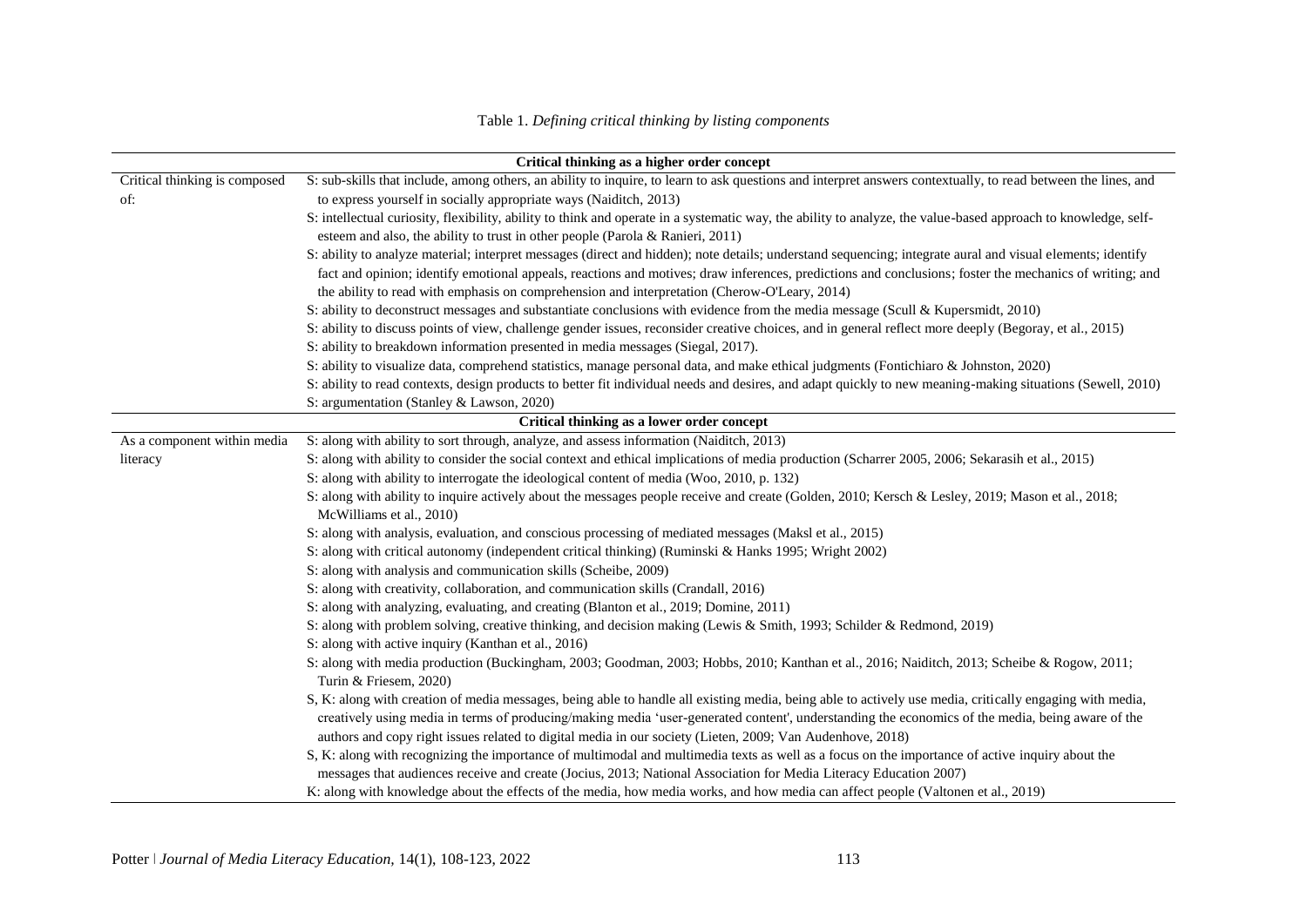|                                             | K: along with comprehension, knowledge of media structures, and knowledge of production (Arke & Primack, 2009; Duran et al., 2008; Hobbs & Frost,                                                                                                                                                                                                     |
|---------------------------------------------|-------------------------------------------------------------------------------------------------------------------------------------------------------------------------------------------------------------------------------------------------------------------------------------------------------------------------------------------------------|
|                                             | 2003; McWhorter, 2020)                                                                                                                                                                                                                                                                                                                                |
| As a component within media                 | S: along with analytical skills (Melki, 2015)                                                                                                                                                                                                                                                                                                         |
| literacy education                          | S: along with active inquiry about the messages audiences receive and create (Ashley et al., 2012; Bergsma et al., 2007; Davis et al., 2010; Farmer, 2019;                                                                                                                                                                                            |
|                                             | Gretter et al., 2017; Ramsay, 2017; Rogow, 2009; Seelow, 2010; Thein et al., 2010; Valtonen et al., 2019)                                                                                                                                                                                                                                             |
|                                             | S, K: along with production skills and the understanding that media both are produced by and contribute to larger social, cultural, economic, and political<br>relations (Thevenin & Mihailidis, 2012)                                                                                                                                                |
|                                             | S, A: along with the skill of analysis (utilizing multiple means of representation, action and expression), developing arguments, and the capacity to order                                                                                                                                                                                           |
|                                             | thoughts logically, to self-regulate their ability to concentrate and persist in their endeavors (Leach, 2017)                                                                                                                                                                                                                                        |
|                                             | S, B: along with media deconstruction skills, the development of media skepticism, and motivation to engage in metacognitions (thinking about thinking)<br>(Burke et al., 2007; Fisher 2007; Scull & Kupersmidt, 2010)                                                                                                                                |
|                                             | K: along with understanding of the issues of civility and social justice; the understanding that people construct their own meanings of media messages<br>using their individual skills beliefs, and experiences; the recognition that media is an agent of socialization; and the call for active inquiry regarding<br>media messages (Ramsay, 2017) |
|                                             | B: along with collaboration and experimentation (Rosales, 2013)                                                                                                                                                                                                                                                                                       |
| As a component within new<br>media literacy | S, B: along with problem-solving, and collective efficacy within a participatory culture (Felt et al., 2012)                                                                                                                                                                                                                                          |
| As a component within media                 | S: along with ability to search and analyze information, understanding the way others communicate through different media, detecting biases and                                                                                                                                                                                                       |
| and information literacy                    | authorial agendas, and being able to find additional resources to support one's opinion on particular topics were important for students to acquire<br>(Gretter & Yadav, 2018)                                                                                                                                                                        |
| As a component within digital               | S, K: along with an understanding of cultural, social, and historical contexts of technology use; reflective practice and facility with the functional skills                                                                                                                                                                                         |
| literacy                                    | and tools of digital technology production (Kersch & Lesley, 2019; Watulak & Kinzer, 2013)                                                                                                                                                                                                                                                            |
| As a component within news                  | S: along with traditional information literacy skills: evaluating sources, including determining accuracy, reliability, authorship, and bias; identifying                                                                                                                                                                                             |
| literacy                                    | reliable sources such as databases; and distinguishing between fact and opinion (Farmer, 2019)                                                                                                                                                                                                                                                        |
|                                             | K: along with understanding the news media's role in democracy (Mihailidis, 2009; Murrock et al., 2018)                                                                                                                                                                                                                                               |
| As a component within                       | S, B: along with problem solving, accessing, and analyzing information, collaboration, curiosity, imagination and initiative (Wharf Higgins & Begoray,                                                                                                                                                                                                |
| critical media health literacy              | 2012)                                                                                                                                                                                                                                                                                                                                                 |
| As a component within basic                 | S, K: along with problem solving and decision making; creativity and innovation; communication and collaboration; research and information fluency;                                                                                                                                                                                                   |
| literacy                                    | digital citizenship; and technology operations and concepts (Rogow, 2011)                                                                                                                                                                                                                                                                             |
| As a component within 21st                  | S, B: along with collaboration, communication, ICT skills, information/media literacy, social and/or cultural competencies, creativity, and problem                                                                                                                                                                                                   |
| century skills                              | solving (Mishra & Kereluik, 2011; Valtonen et al., 2019; Voogt & Roblin, 2012)                                                                                                                                                                                                                                                                        |
|                                             | S, B: along with foundational literacies (e.g., literacy and numeracy, scientific literacy, information and communication technologies (ICT) literacy,                                                                                                                                                                                                |
|                                             | financial literacy and cultural and civic literacy); (2) competencies of creativity, communication and collaboration; and character qualities (e.g.,<br>persistence, adaptability, curiosity and initiative, leadership, and social and cultural awareness) (Kersch & Lesley, 2019)                                                                   |
| As a component within                       | S, K: (Thevenin, 2020)                                                                                                                                                                                                                                                                                                                                |
| inquiry based learning                      |                                                                                                                                                                                                                                                                                                                                                       |

Note: The letters in the left margin of each entry indicate the types of elements in that entry:  $S =$  Skills;  $K =$  Knowledge;  $A =$  Affect;  $B =$  Behavior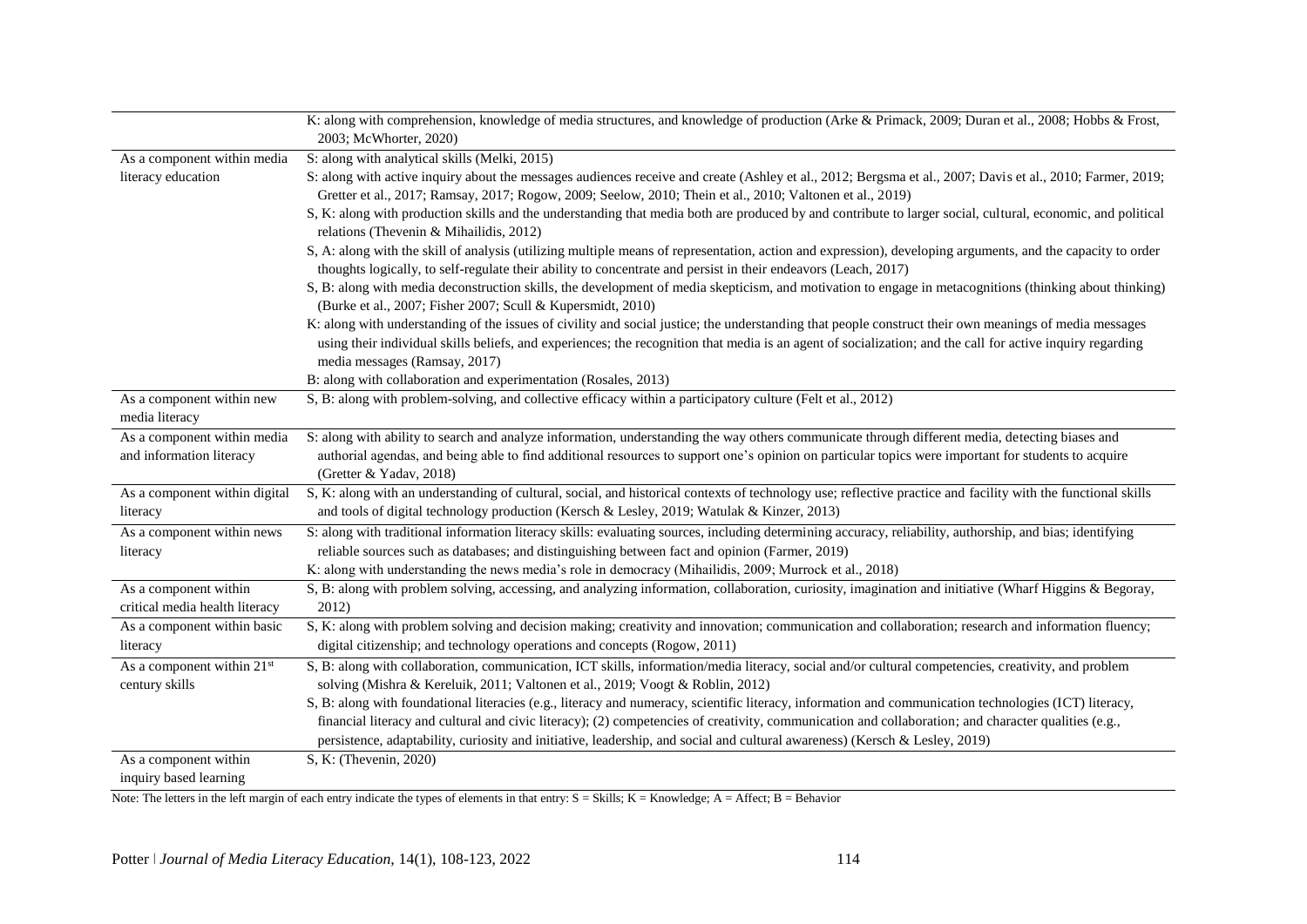*Level of concept*. In Table 1, the pattern of defining critical thinking by listing components is organized to display whether authors treated it as a higher order or lower order concept. The first part of Table 1, which displays the use of critical thinking as a higher order concept, shows nine entries that were found to be the various ways authors listed components as a way of defining critical thinking. The remaining sections in Table 1 display all the ways that critical thinking was treated as a lower order concept in defining higher order concepts of media literacy, media literacy education, new media literacy, media and information literacy, digital literacy, news literacy, critical media health literacy, basic literacy,  $21<sup>st</sup>$  century skills, and inquiry-based learning. The higher order concepts were presented individually to show that the way authors listed components differed across those higher order concepts.

### **Sharing of meaning**

Like with the diverse patterns of conveyance of meaning presented above, there were also diverse patterns in the composition of elements that authors used to present their meanings for the term. These differences show up both as variations in type of elements in the entries as well as in citation counts.

*Type of elements in entries*. The pattern of defining critical thinking by listing components is dominated by skills type elements. Of the 42 entries displayed in Table 1, 36 (85.7%) included at least one skill element, and 16 of those 36 entries were composed of skills exclusively. Authors who treated critical thinking as a higher order concept listed only skills as the components in their definitions, while authors who treated critical thinking as a lower order concept were more likely to include other types of elements in their definitional lists of components.

The pattern of defining critical thinking by listing outcomes (see Table 2) is organized to show the types of elements authors claim can (or will) appear as a consequence of people using critical thinking. This table displays six categories that include the acquisition (or improvement) of various skills, an increase in knowledge, a change in belief, a triggering of an affect, the activation of a behavior, or something else. While skill type elements are prevalent in these outcome listings (25 of 66 entries), they were not as dominant with outcomes as they were with components. Interestingly, the number of behavioral entries (20) was almost as

prevalent as the number of skills entries, which indicates that authors who define critical thinking as an outcome are almost as concerned about it being a tool to change behaviors as it being regarded as a tool to improve skills.

*Citation redundancy*. Each section of Tables 1 and 2 presents a list of entries taken directly from the definitions presented by authors. Some of those entries are followed by a single citation, which means that the particular configuration of elements in the entry appears in only one of the analyzed articles. There were also instances where authors of different articles presented the same list of components; in these cases, the list of components is followed by more than one citation, where the number of citations listed indicates the number of articles in which the configuration in the entry was found.

Of the 109 entries across the two tables, 73 entries display one citation; 21 entries display two citations, 7 present three citations; and the remaining 8 present 4 or more citations. Thus, two thirds of all the entries were found in only one article. In contrast, there were some configuration of definitional elements that appeared exactly the same in four or more of the 115 articles analyzed, but these multiple citations (four or more) accounted for less than 7% of all the entries. This pattern clearly shows that two out of three authors who provided definitions of critical thinking preferred to present a unique meaning for the term rather than use the same meaning appearing in another article.

## **DISCUSSION**

The analyses provided in this study have generated two clear findings. First, "critical thinking" is a term that is indeed popular in articles about media literacy, at least among those articles published in the *Journal of Media Literacy Education.* The term appears multiple times in over half of all the articles published in this journal since its beginning. Second, when we look across all the definitions that authors provide for critical thinking, we see a wide variety of ideas. Some of those definitions treat critical thinking as a higher order concept composed of lower order ideas, while other definitions treat critical thinking as a lower order concept that is part of something of a higher order such as media literacy or many other alternative higher order concepts.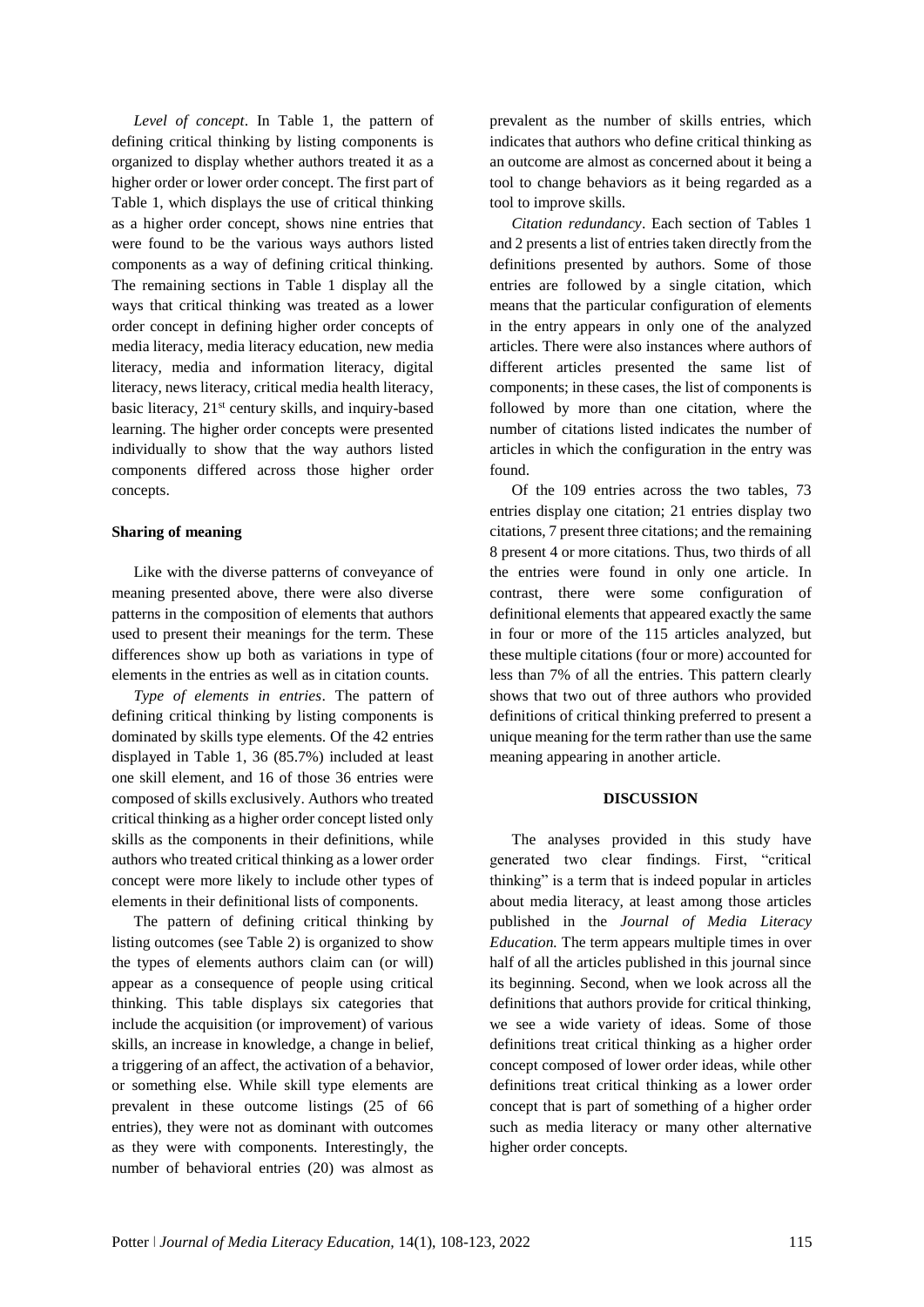| <b>Skills type outcomes</b> | students' competencies (Friesem, 2017; Hobbs & Frost, 2003; Pinkleton et al., 2012)                                                                                      |
|-----------------------------|--------------------------------------------------------------------------------------------------------------------------------------------------------------------------|
|                             | comprehension of media messages by improving skills of analyzing message quality, veracity, credibility, and point of view (Dalton, 2017; Hobbs, 2010)                   |
|                             | active filtering of media images and messages (Scull & Kupersmidt, 2010)                                                                                                 |
|                             | ability to recognize embedded values and points of view in media messages (NAMLE, 2007; Powers & Haller, 2017)                                                           |
|                             | ability to read, write, and research (Hobbs, 2007; Madison, 2012, 2015, 2019; Morrell, 2004)                                                                             |
|                             | ability to identify markers of manipulation and disinformation in the news media (Murrock et al., 2018)                                                                  |
|                             | ability to evaluate partisan content (Bulger & Davison, 1018)                                                                                                            |
|                             | ability to discern between credible and unreliable sites (Spangler, 2010)                                                                                                |
|                             | ability to figure out whether something is fair, accurate, or reliable" (Scharrer, 2009)                                                                                 |
|                             | ability to analyze propaganda (Hobbs et al., 2018)                                                                                                                       |
|                             | ability to imagine different possibilities arising out of a slight change in circumstances and imagine alternate histories." (Seelow, 2010)                              |
|                             | ability to deconstruct racial images and examine their own biases (Seelow, 2010)                                                                                         |
|                             | ability to recognize and be able to demonstrate learning in a variety of different ways (Dalton, 2017)                                                                   |
|                             | ability for inquiry-based learning (Thevenin, 2020)                                                                                                                      |
|                             | ability to evaluate media content and make judgments based on a more complete understanding of how the news is produced (Ashley et al., 2010)                            |
|                             | ability to decipher the intent behind targeted advertising on MySpace, for instance, or the quality of information produced by an online blogger (Davis et<br>al., 2010) |
|                             | ability to process news and discern what not to consume (Murrock et al., 2018)                                                                                           |
|                             | ability to counter the ubiquitous ads and other social cues that influence youth norms and perceptions of reality (Levitt & Denniston, 2014)                             |
|                             | improve decision-making skills in response to advertisements featuring alcohol and tobacco, (Cherner & Curry, 2019)                                                      |
|                             | ability to analyze the degree of social responsibility demonstrated by the way television presents violence in its messages (Mihailidis, 2009)                           |
|                             | ability to find the truth of claims made on the internet (Arth et al., 2019)                                                                                             |
|                             | ability to avoid susceptibility to the influence of media messages (Bergan, 2018; Gainer, 2010; Scull & Kupersmidt, 2010)                                                |
|                             | ability to circumvent unwanted media effects (e.g., persuasive messages for alcohol, tobacco or food (Austin & Johnson, 1997; Austin et al., 2018;                       |
|                             | Bickham & Slaby, 2012; Nelson et al., 2020; Pinkleton et al., 2007; Powell & Gross, 2018)                                                                                |
|                             | ability to stimulate greater cooperation/cross-talk between the two networks of the brain, starting early (Bergsma, 2004)                                                |
|                             | ability to avoid influence from media messages that promote risky, unhealthy behaviors including substance use (Scull & Kupersmidt, 2010)                                |
| Knowledge type outcomes     | awareness of messaging, bias, representation (Webb & Martin, 2012)                                                                                                       |
|                             | understanding about news and media (Bergan, 2018; Vraga et al., 2012)                                                                                                    |
|                             | understanding about the way social and political structures cause physical and emotional accessibility barriers (Cucinelli, 2017)                                        |
|                             | understanding of algorithms, analysis methods, and the resulting statistics and visualizations (Fontichiaro & Johnston, 2020)                                            |
|                             | awareness of Wikipedia's strengths and weaknesses regarding content accuracy (Eckert et al., 2018)                                                                       |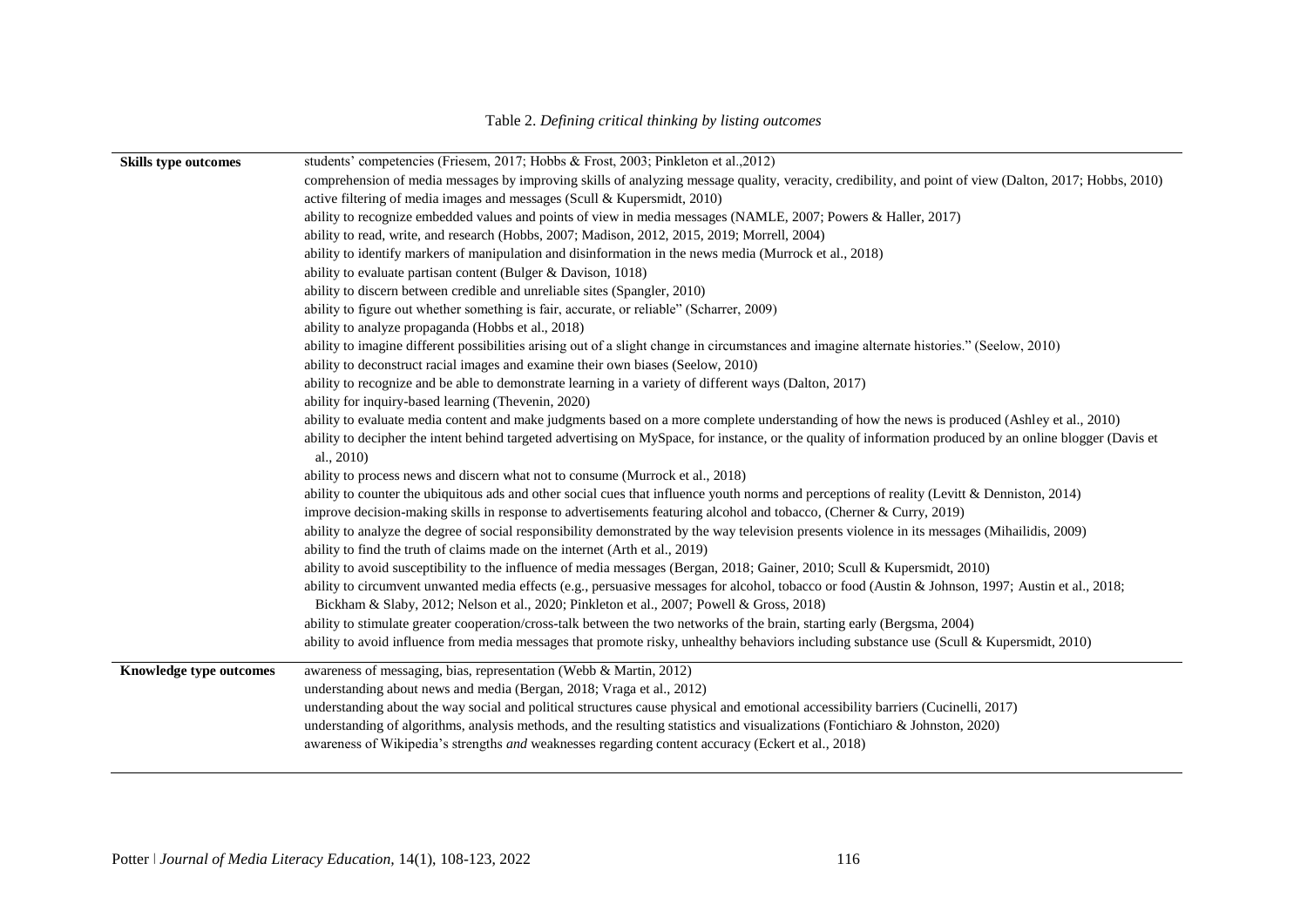| <b>Affective type outcomes</b> | feeling of empowerment (Crandall, 2016; Naiditch, 2013)                                                                                                                                                                |
|--------------------------------|------------------------------------------------------------------------------------------------------------------------------------------------------------------------------------------------------------------------|
|                                | feeling of skepticism that motivates a desire to think carefully and critically about media messages (Alvermann et al., 2009; Hobbs & Jensen 2009;<br>Redmond, 2012; Thoman & Jolls 2004)                              |
|                                | feeling of skepticism about the unrealistic nature of media messages (Scull et al., 2020)                                                                                                                              |
|                                | confidence as a consumer (Nowell, 2019)                                                                                                                                                                                |
|                                | appreciation of quality journalism that truly adheres to the norms to which it aspires (Ashley et al., 2010).                                                                                                          |
|                                | enjoyment of media that could then enhance life-long habits of civic engagement (Redmond, 2012)                                                                                                                        |
| <b>Behavior type outcomes</b>  | changes behaviors (Bulger & Davison, 2018; Jeong et al., 2012)                                                                                                                                                         |
|                                | alters responses to the barrage of information and entertainment available (Hobbs & McGee, 2014)                                                                                                                       |
|                                | helps youth navigate a complex and fast-changing information environment in order to prepare them for a future in the 21st century workplace and<br>community (Scull & Kupersmidt, 2010)                               |
|                                | helps religious people to avoid programs that are contrary to the faith and seek out those that are consistent (Iaquinto & Keeler, 2012).                                                                              |
|                                | helps students do better on the tests, participate more in class, and be actively engaged in their own learning." (Scheibe, 2009)                                                                                      |
|                                | develops the habits of inquiry and skills of expression that people need to be effective communicators and active citizens in today's world (Cherner &<br>Curry, 2019)                                                 |
|                                | triggers critiquing of media aesthetics (Crandall, 2016)                                                                                                                                                               |
|                                | simulates active engagement with media content (Bergstrom et al., 2018; Hobbes 201; Scharrer 2007)                                                                                                                     |
|                                | fosters the enfranchisement of people in a world where media citizenship and participation is essentially a prerequisite for being a citizen of the world<br>(Kanthan et al., 2016).                                   |
|                                | helps people make the most of new technologies and media (Ostenson, 2012)                                                                                                                                              |
|                                | monitoring and regulating youth media use and engaging youth in reform (RobbGrieco, 2014)                                                                                                                              |
|                                | helps youth perform pro-social behavior (Evans, 2019)                                                                                                                                                                  |
|                                | reduce and curb behaviors that lead to false beliefs and the sharing of erroneous communications with others (Arth et al., 2019)                                                                                       |
|                                | ask the "right" questions about why violence is shown on the television (Mihailidis, 2009)                                                                                                                             |
|                                | reduce violent behaviors (Bulger & Davison, 2018; Krahé & Busching, 2015; Webb & Martin, 2012)                                                                                                                         |
|                                | stimulate non-violent resolutions to conflicts (Scharrer, 2009)                                                                                                                                                        |
|                                | prevent or delay the onset of underage alcohol and tobacco use by enhancing students' ability to deconstruct media messages, particularly those related to<br>alcohol and tobacco products" (Levitt & Denniston, 2014) |
|                                | change adolescents' use of alcohol and tobacco (Scull et al., 2010; Scull & Kupersmidt, 2010)                                                                                                                          |
|                                | generate a positive impact on family's healthy dietary behaviors in the long-run (Austin et al., 2015; Chen et al., 2020)                                                                                              |
|                                | lead to behavioral intentions to eat more healthily (Nelson et al., 2020; Powell & Gross, 2018)                                                                                                                        |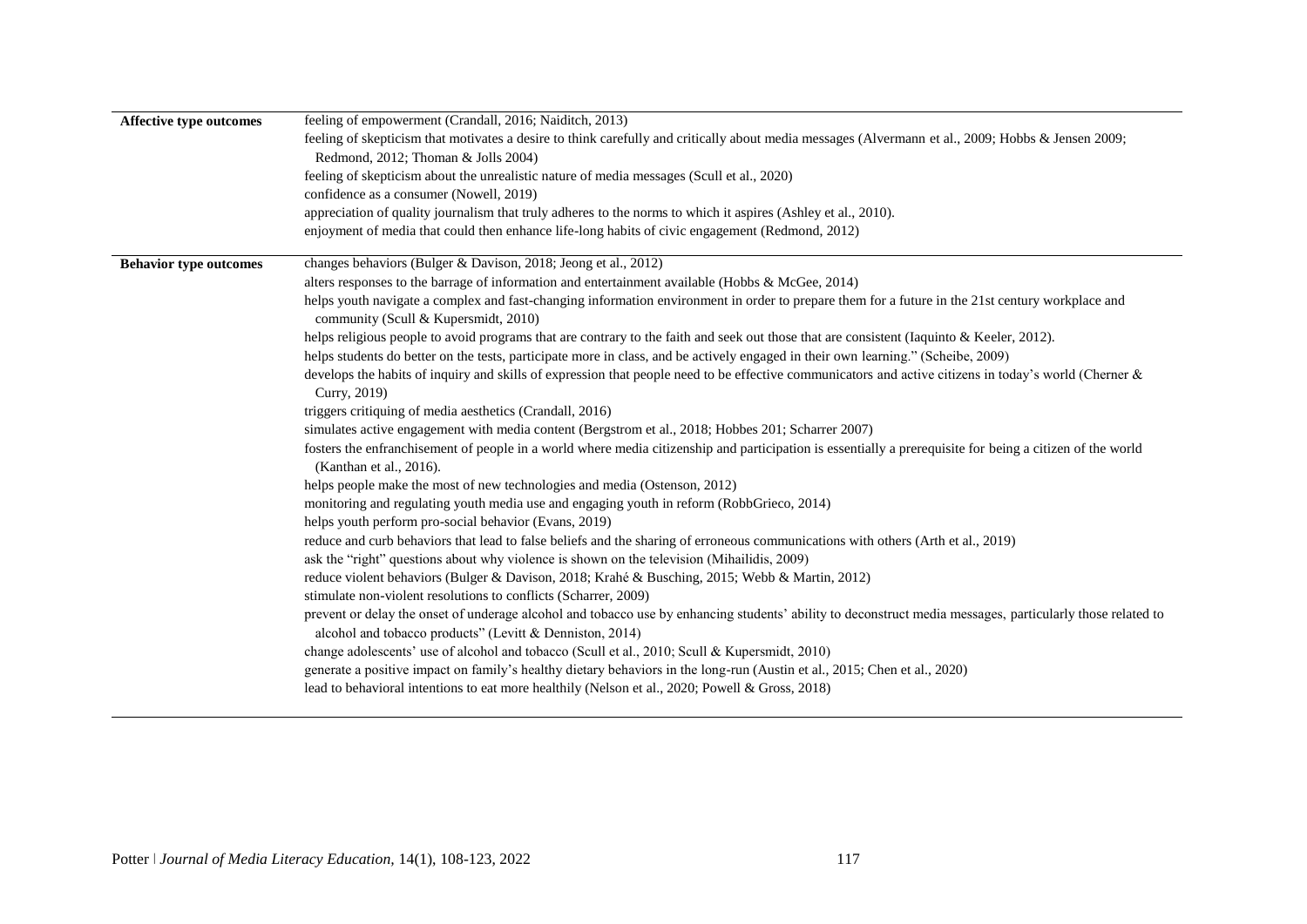| <b>Belief type outcomes</b> | alters attitudes about media bias (Bergan, 2018; Scharrer, 2006; Vraga et al., 2009)                                                                                                                                                                                                                                                                                                        |
|-----------------------------|---------------------------------------------------------------------------------------------------------------------------------------------------------------------------------------------------------------------------------------------------------------------------------------------------------------------------------------------------------------------------------------------|
|                             | alters attitudes regarding how television should show violence and about how the media should be regulated (Mihailidis, 2009)                                                                                                                                                                                                                                                               |
|                             | helps middle school students change their attitudes of women scientists (Martens, 2010)                                                                                                                                                                                                                                                                                                     |
|                             | helps people accept the higher human ideals of deep understanding, fulfilment, justice, equality and/or democracy (Fry, 2015)                                                                                                                                                                                                                                                               |
|                             | triggers values clarification that can lead to distinguishing family and community values from the rampant commercialism and exploitation in mass media                                                                                                                                                                                                                                     |
|                             | (RobbGrieco, 2014)                                                                                                                                                                                                                                                                                                                                                                          |
|                             | alters attitudes about identity formation among youth (Evans, 2019)                                                                                                                                                                                                                                                                                                                         |
| Other types of outcomes     | increases an openness to complexity (Rogow, 2011)                                                                                                                                                                                                                                                                                                                                           |
|                             | improves parents' levels of media literacy which in turn fosters their value to children and increases those children's attitudes about parental mediation<br>(Pearce & Baran, 2018)                                                                                                                                                                                                        |
|                             | develops informed, reflective, and engaged participants that use their skills, beliefs, and experiences to construct their own meanings when reading and<br>creating texts with multiple forms of media (Jocius, 2013; National Association for Media Literacy Education 2007)<br>produce informed, reflective and engaged participants essential for a democratic society (Middaugh, 2018) |
|                             |                                                                                                                                                                                                                                                                                                                                                                                             |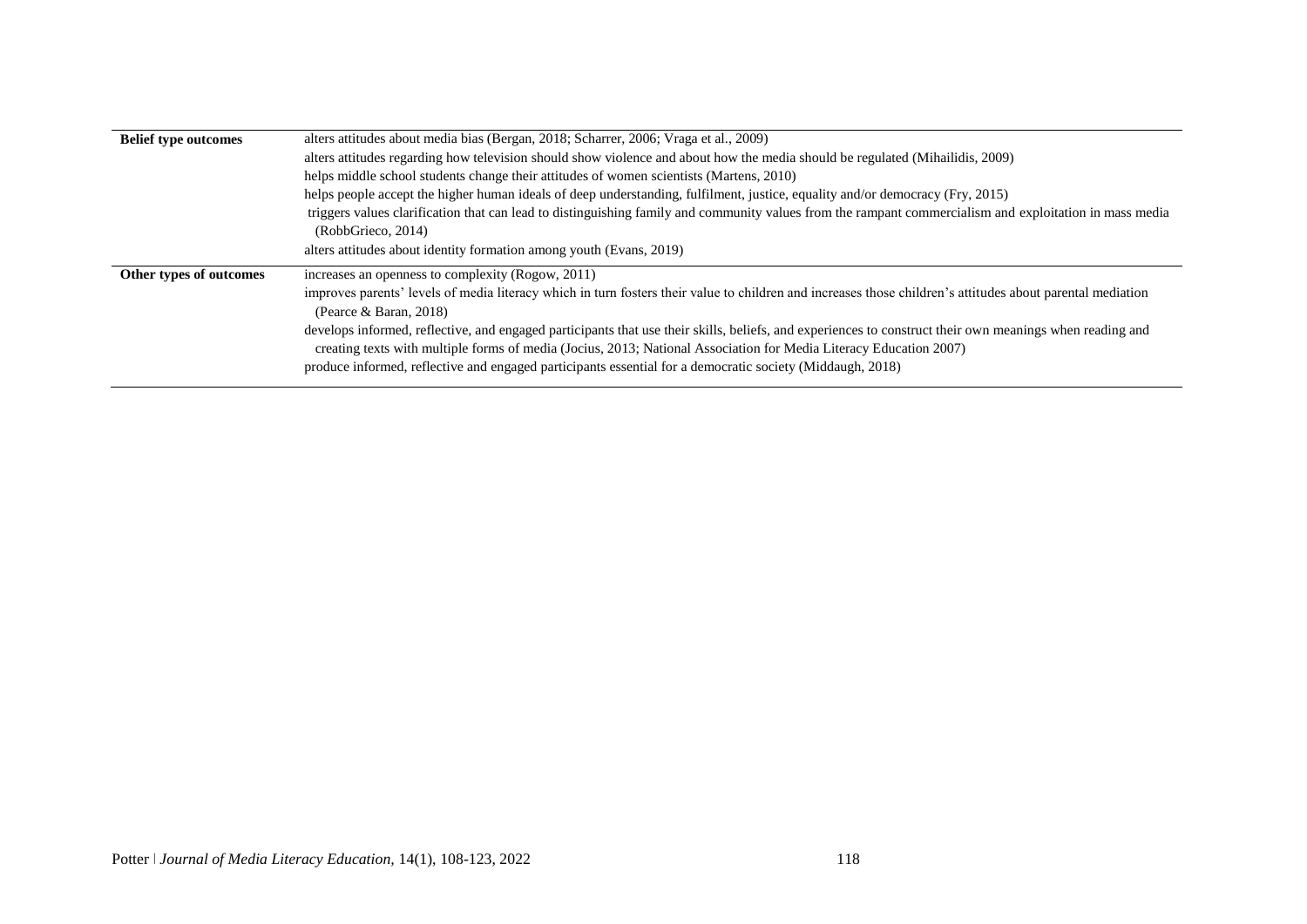Some authors define critical thinking as being composed exclusively of component skills, while others regard it as being composed of a combination of skills, knowledge, beliefs, and affects. Others define it by listing its outcomes as the improvement of various kinds of skills, increases in different sets of knowledge, changes in various assortments of beliefs, and as triggering many different kinds of behaviors. While most authors provide a fairly short list of components and/or outcomes (typically one to three elements in an entry), other authors provide longer lists (up to nine elements in an entry).

This second finding leaves us with a serious question: Should this demonstration of a wide variety of ideas across definitions be interpreted as evidence that there is little sharing of meaning for the term across authors who write about media literacy? At first glance, these findings appear to present strong evidence that there is very little sharing of meaning for the term. Two thirds of the definitional elements appeared in only one article, while fewer than one in seven of the entries appeared in more than two articles.

Perhaps a common definition does exist. If so, then it would have to be a complex that includes all the ideas found in this analysis. When a concept has accumulated many ideas, scholars cannot convey the full meaning of the complete definition without providing many pages of description, which authors are prevented from doing in scholarly articles that have space limitations. Authors of journal articles are forced into providing only partial definitions, because there simply is not enough room in a manuscript word count to acknowledge all those ideas. These partial definitions serve less as complete explanations and more as a stimulus for readers to consider the full, complex conceptualization. Thus, authors are tempted to take short-cuts by presenting only partial definitions rather than having to present the full complexity of meaning for a concept; authors assume that their partial definitions are enough to stimulate readers to recall the full definition. For example, in this study, perhaps the authors who did provide definitions of critical thinking felt they needed only mention a few elements in order to trigger the recall of that full meaning that readers already had learned. That is, perhaps authors who provided definitions felt they needed only to present a short sampling from among the great accumulation of definitional elements rather than present that full structure of detail to readers, because they were simply trying to trigger a

recall rather than laboriously tell readers what they assumed that their readers already knew. In short, their definitions needed to be only suggestive rather than complete. This would explain why each definition was so partial and why there was so much variety across those definitional suggestions. But if this were the case, then we must ask: Where is that complete definition recorded that contains all the many characteristics that the concept has attracted? If such a documentation does exist, then why don't scholars simply reference the source of that documentation and save themselves the trouble of attempting to list components or outcomes?

### **Realizing a common meaning**

Perhaps the meaning of critical thinking exists as a cultural archetype, where scholars who use the term all share a common meaning that is so complex, deep, and timeless that it has defied attempts to define it. If this is the case, then it is important for scholars to try to realize that meaning by looking for patterns across all the ways scholars treat the term. There is, however, another way to look at all this variety and conclude that there may be some sharing of meaning. One way to do this would be to articulate the possible commonalities in addition to the differences. While the analyses in this study have generated a lot of detail about differences in the way scholars treat the idea of critical thinking in publications, there are also more subtle commonalities that can be teased out of these findings. When we look at the pattern of findings, we can see that all the individual definitions conform to a general belief that critical thinking is a kind of tool that can be used by people to bring about some kind of improvement in their interactions with media messages. The individual definitions provide detail about what that tool is, how it can (or should) be used, and what "improvement" means. Because these details all fit under the same general belief and because the details vary in terms of their level of specificity, it is useful to think of them as being organized in a kind of pyramidical structure. At the top of the pyramid, there are a few very general ideas that seem to be commonly shared. The base displays the greatest variety because it focuses on details (about specific skills, beliefs, knowledge areas, etc.) rather than general abstract ideas.

The analysis provided in this study has generated a potential first step toward developing a fully realized pyramidical structure that displays all the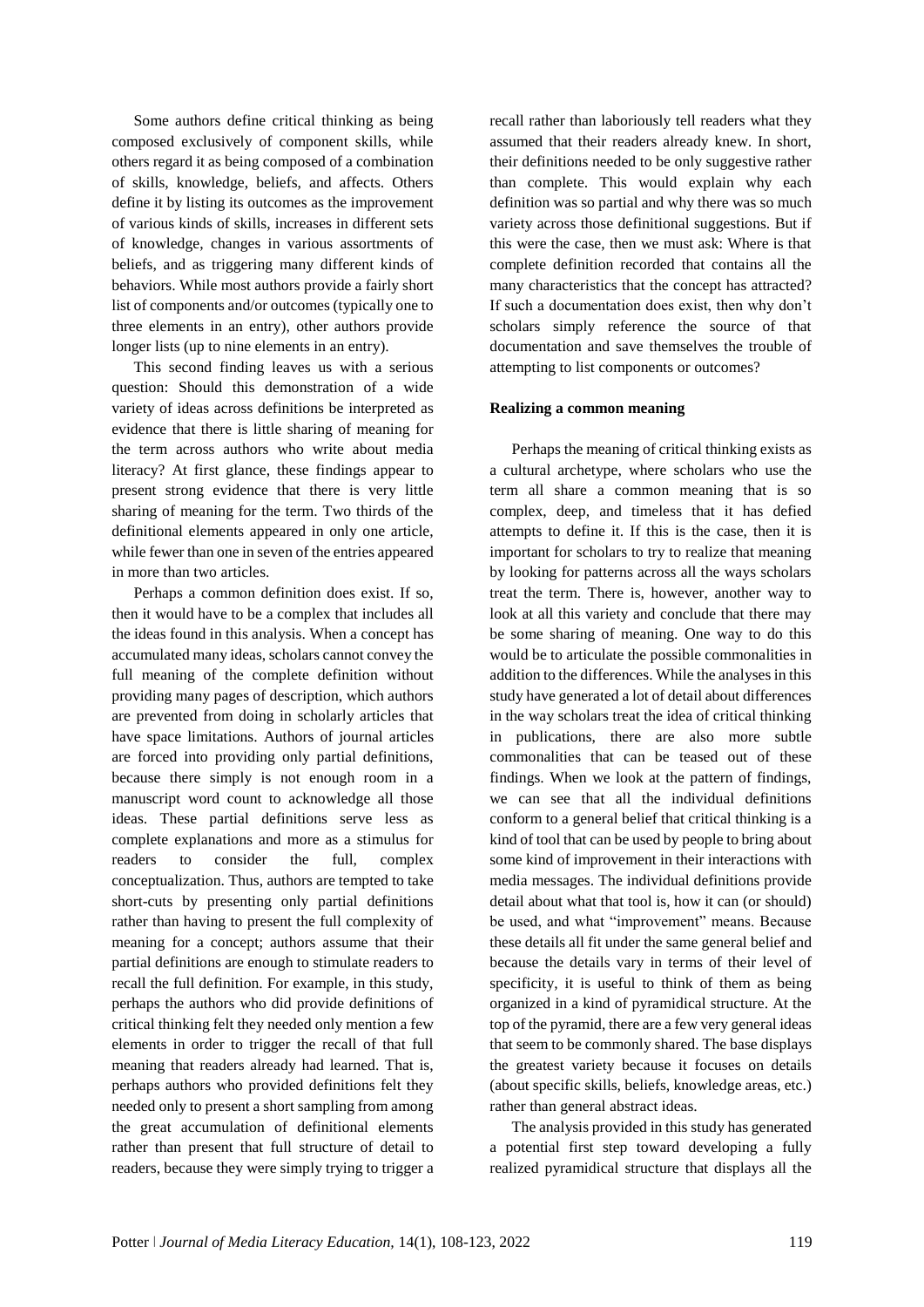ideas scholars attach to the term "critical thinking." Tables 1 and 2 show how we can begin to organize all this detail. More needs to be done to capture the full complexity of meaning in use. The next steps in meeting this challenge would seem to be the consideration of the dynamics among all the definitional ideas as well as the implications of using such a pyramidical structure.

*Dynamics.* Each definitional element does not exist in isolation; instead, they interact with one another in ways that are essential to understand if we are to organize them. Three such dynamics are level of abstraction, influence of perspectives across scholars, and the nature of complementary interplay among the elements.

The first of these dynamics is the interplay between general, abstract statements as definitions and specific, detailed statements as definitions. As we move layer by layer down from the abstractions at the top toward the details arrayed at the bottom, differences across definitions become more pronounced. These differences across layers are attributable to the level of abstraction of the definitional elements. It is important to show that the elements at lower levels have meanings that are nested within elements at higher levels of abstraction.

A second dynamic is the perspective of scholars. Scholarly fields that welcome scholars from different areas of training are likely to generate debates on particular issues due to the differences in those scholars' worldviews, methodological interests/abilities, and personalities. Such issues can divide scholars into different camps as determined by the way they react to these issues. For example, one issue is whether critical thinking should be regarded from a psychological or sociological perspective (Freire, 2010; Funk, Kellner, & Share, 2019; Luke & Freebody, 1997; Masterman, 1985). Scholars favoring the psychological perspective regard critical thinking as a trait or a skill that varies across individuals; they are most interested in determining why certain people are better at critical thinking and how its use can explain various outcomes, mainly from experiments. In contrast, scholars favoring the sociological perspective are more concerned about how people's social status and experiences have conditioned them over time to default to certain kinds of meanings when encountering media messages and how they can use critical thinking to break from the defaults and construct their own alternative meanings. For example, bell hooks (2010) explains that from a sociological perspective, critical thinking is about having the language and frames of reference to examine one's life in-depth, as well as the world around us, so we can ask questions about the things we take for granted.

A second issue that can explain some of the differences in meanings for critical thinking is the scholar's perspective on outcomes. Some scholars are most concerned about negative outcomes from media exposures while other scholars are most concerned with positive outcomes. When the focus is on negative outcomes, scholars look for ways of using critical thinking as an effective way to react to negative effects. When these scholars look at how much time people spend with the media and consider all the ways their habits of exposure have mislead them into constructing faulty beliefs and risky behavioral patterns, they are motivated to find ways to help people undo these negative effects. In contrast, when scholars focus more on positive outcomes, they look for ways to use critical thinking as a proactive tool that can be used to educate people about how they can invest now in the development of this tool so that they can reap all kinds of rewards throughout their lives.

A third issue that divides media literacy meanings is whether critical thinking should be used to protect people or empower them. Some scholars regard the media as continually exerting pressures on people from which they need immediate protection from a large number of specific harms, such as accepting faulty beliefs (about political candidates, risks of being victimized by violence, etc.) and conditioning toward unhealthy behavioral patterns (e.g., overeating, unsafe sexual practices, etc.).These scholars criticize the media for operating in their own best interests rather than being institutions concerned with improving society. In contrast, other scholars are more concerned about helping people reach their full potential, so educating them to be critical thinkers will increase their power to use the media to achieve their own goals in life. As we move down the pyramid from more general levels to more specific levels, these issues arise and stimulate scholars to provide more detail to articulate their positions on those – as well as other – issues. This serves to expand the amount of detail and hence require a greater width to the pyramid.

A third dynamic is the interplay in the relationships among ideas, that is, whether ideas are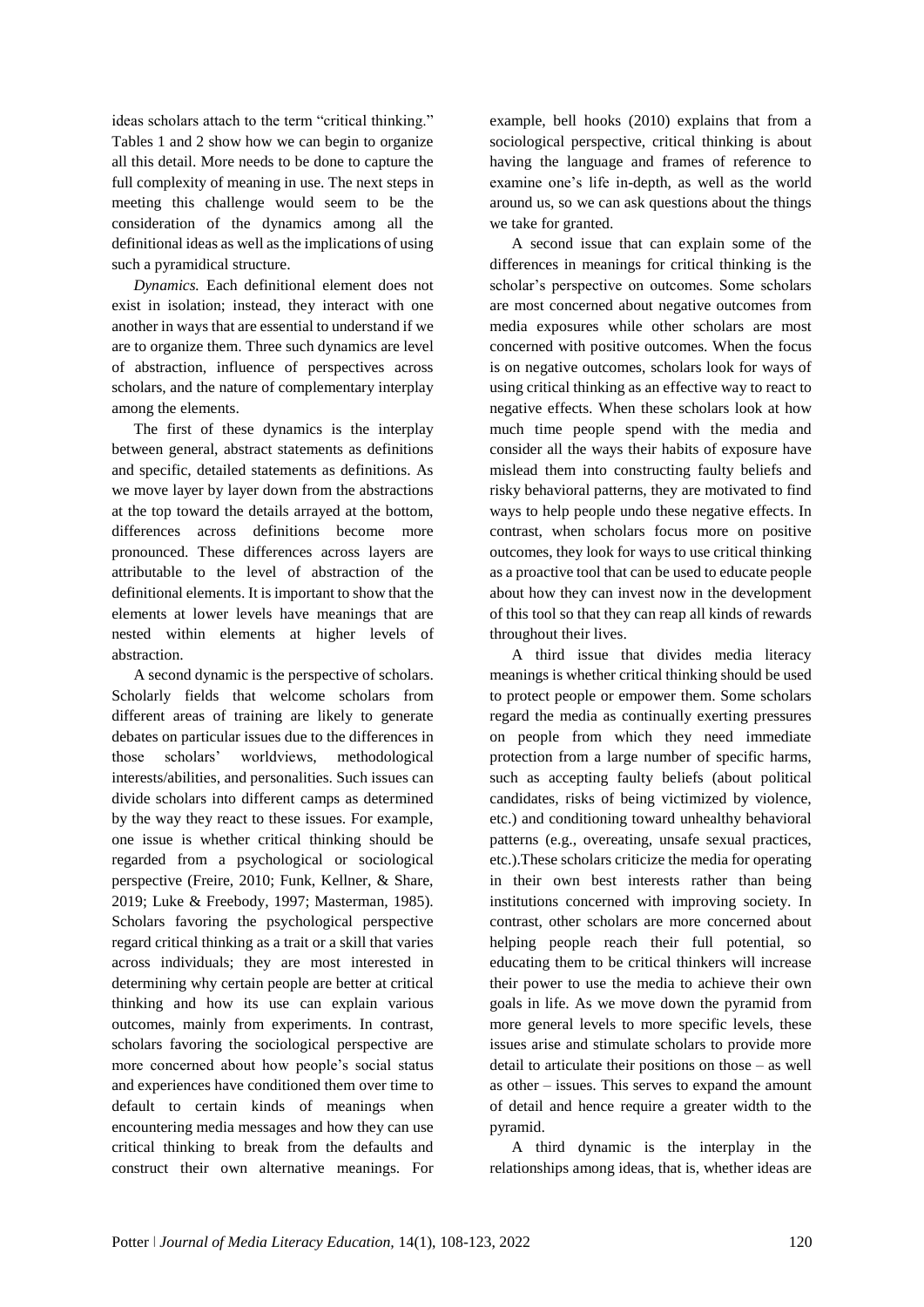complementary or competitive. When ideas are complementary, they build off one another and thus serve to expand the scope of ideas. In contrast, when ideas are competitive, they set up and maintain differences that are exclusive; that is, they divide scholars into factions where each faction holds beliefs that are incompatible with the beliefs held by scholars in other factions. For example, with the concept of biological evolution, scholars either believe in a natural selection perspective (with all its constituent elements) or a creationist perspective (with all its constituent elements). The definitional elements under one perspective compete with the definitional elements under the other perspective in a way that makes it impossible for a scholar to hold both sets of beliefs at the same time.

With the concept of critical thinking, the expressed differences in meaning appear to be more complementary than competitive; that is, the differences reflect more a preference of focus rather than a dichotomy of belief. We could take any two definitions and fit them together so that their elements build on each other rather than cancel each other out. There does not appear to be any possible pairing of those elements that would be categorically incompatible, like there are with some concepts.

There are, of course, writings in the literature where authors claim there are debates, but those debates are more about what should be emphasized rather than what should be excluded. For example, there are scholars who argue that critical thinking contributes to media literacy as a tool of empowerment (c.f., Buckingham, 1998; Bergsma, 2004; Hobbs & Jensen, 2013), but when we examine their arguments, we can see that they are not saying that critical thinking has no value in a protectionist perspective or that using critical thinking to protect people from potentially harmful media effects has no place within media literacy; instead their arguments emphasize support for empowerment without invalidating protectionism. Therefore, the challenge of dealing with all this variety does not involve the resolving of conflicts. The challenge lies in thinking about the value of all this variety.

*Implications of the structure.* Scholarly fields need to create a sense of community among its scholars in order to give them a feeling that they are interacting with others who share their same beliefs as they work together to achieve a common purpose. However, scholarly fields that focus their attention on understanding complex phenomena, such as the media, must also produce an increasing amount of detail as they construct more complete descriptions of their phenomenon. Increasing the amount of detail is especially important in more applied fields where scholars attempt to use the knowledge about their phenomenon to engineer devices that can help them interact with the phenomenon in better ways. In the field of media literacy, scholars need a great deal of detail in order to construct successful instructional materials, ranging from simple lessons to large scale curricula. Increasing the amount of detail is also necessary to provide designers of educational experiences the guidance they need to create realistic expectations as well as to know more about which instructional elements work well and which combinations of elements work best. Generating more details is also necessary to provide designers of research studies with guidance about which methods to use, which samples should be measured, which measures are the most valid, which forms of analysis are the most useful, and which research projects are at the cutting edge of knowledge.

However, as a field generates more detail, it increases the challenge of educating students, new scholars, and the general public about the field's purpose and what it has accomplished. This is why the pyramidical structure can be helpful as a way of organizing all the detail; it can display those most general ideas that people new to the field can easily grasp while at the same time display the full depth of detail that is essential for the more engineering tasks.

While the pyramid metaphor allows for the display of the full range of thinking about a concept, this does not mean that that the structure itself is sufficient. The content of the ideas organized in the pyramid are also essential to its utility. General statements need to be broad to serve as umbrellas for all the ideas at lower levels. But those general statements also need to avoid being so general that they fail to convey any special meaning that would distinguish the concept represented by one pyramid from other concepts. For example, saying that critical thinking is a tool that is useful to media literacy may be accurate and may be a commonly held belief, but it lacks utility in giving readers a sense of what the term means. Such a general definitional statement fails to distinguish it from hundreds of other concepts that also can be regarded as useful to media literacy. Therefore, general statements need to not just be broad enough to reflect what all scholars in a field share; general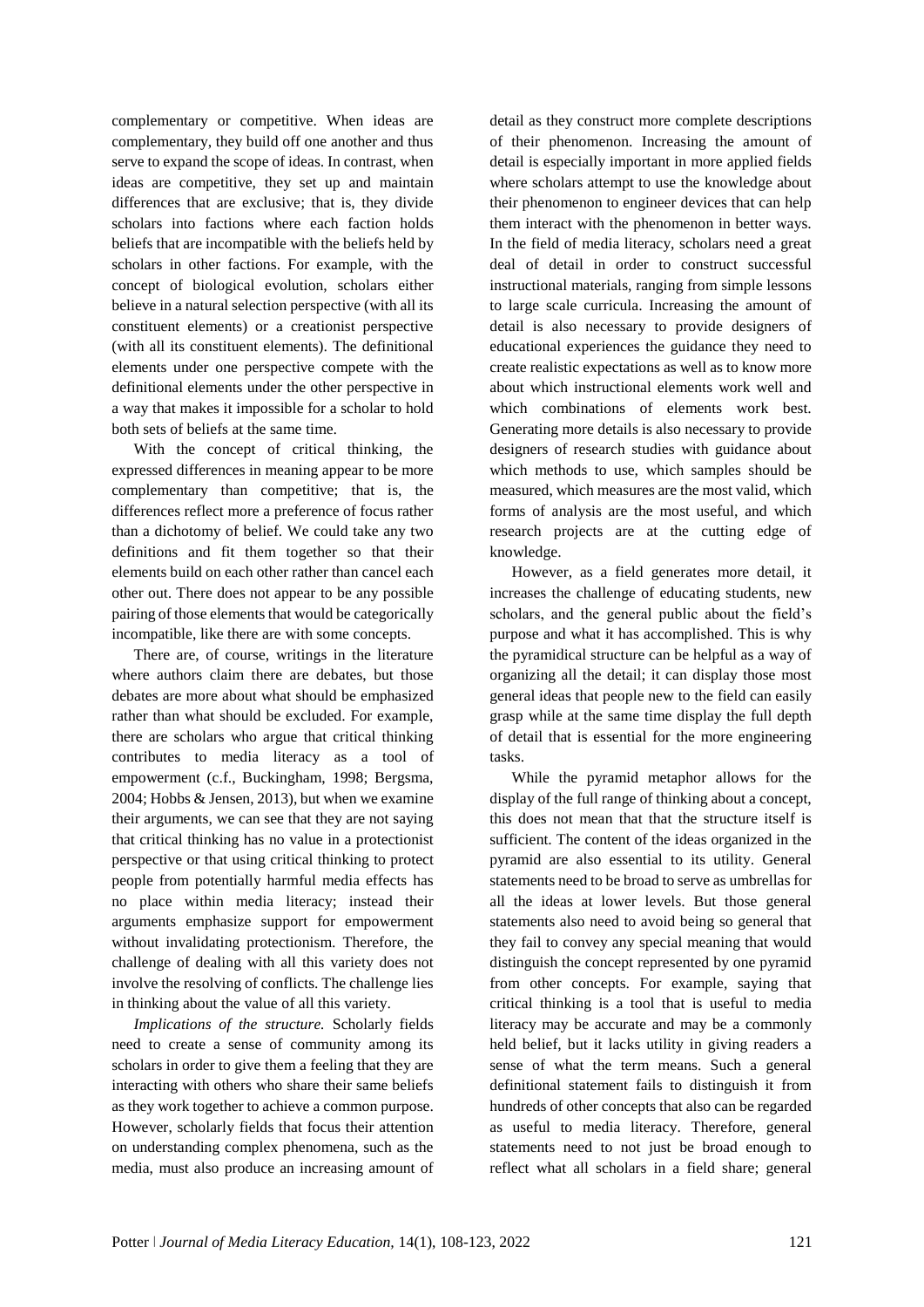statements must also indicate how the term distinguishes itself from other concepts.

Another characteristic that increases the value of a pyramidical structure is the development of recognizable neighborhoods of ideas. This makes addressability possible. A way to help solve this problem would be to increase the addressability of the knowledge. If we can organize the ideas in a pyramidical structure that has recognizable neighborhoods, then authors can be both parsimonious in their descriptions while being more accurate in triggering recall of the full meaning of a concept when they can orient readers to particular neighborhoods. Addressability gives authors an efficient way to tell readers how they position their meanings within all the detail available in the complete definition. If they do not provide an address within the map of thinking about the term, readers are left with the impression that either (a) the authors believe they are providing a full, complete definition for the term, or (b) the authors are unaware of the complexity of ideas that form a context for understanding their partial definition.

# **CONCLUSION**

The most challenging question posed in this study is: Is there a common meaning for critical thinking that is commonly shared across scholars? This question is deceptive in its apparent simplicity. The term "critical thinking" has accumulated a great many definitional elements that suggest that it has a deeply rich and complex meaning. But at the same time, most scholars seem to assume that all readers of the media literature share a common meaning for the term by the way they treat it as a primitive term – either by neglecting to provide any definition or by providing suggestive definitions in place of rigorous, complete definitions. This makes it seem that the term is regarded as having magical powers – as if it is a cultural archetype that is commonly understood by all people even though it is so complex, deep, and timeless that it defies attempts to define it.

This magical nature of the term is also reflected in the wide variety of ambitious claims scholars make for it. As this study has found, critical thinking is regarded as being a conglomeration of a great many skills including the ability to read, evaluate, analyze, imagine possibilities, deconstruct messages, recognize patterns, challenge meanings, judge credibility, decipher sender intent, counterargue, dig for truth, avoid influence, and produce messages, to name but a few. In addition to all that, it is often characterized as being composed of many other factors beyond skills. Authors suggest critical thinking is also composed of elements of knowledge, behaviors, and affects. Furthermore, scholars claim that critical thinking has the power to help us improve a wide range of other skills and abilities beyond media literacy; it can also protect us from false messages in the media, create positive habits from scratch, and transform risky behaviors into positive actions; it can alter faulty beliefs (about self, identity, health, community, religion, and media bias) while protecting our existing beliefs that are not faulty in some way; and it can increase our degree of engagement with the media, other people, institutions, and society at large.

One way to address the challenge of documenting the complexity of meaning for "critical thinking" is to consider a pyramidical structure that would provide a way to incorporate all the definitions in use from the most general to the most specific. As more and more scholars are attracted to the term, it is likely that it will accumulate even more ideas. This will make efforts to organize all these ideas even more important. Without such efforts, the proliferation of ideas around the term will simply add to the accumulation of clutter and this will serve to obscure meanings rather than clarify them. It will become increasingly difficult for scholars to understand what each other is talking about. Communication of meaning will become much more of a challenge for authors and readers, for instructors and students, and for study designers and reviewers. When we cannot read the work of colleagues with adequate comprehension, we are less likely to value their ideas and cite them. Instead, we become more isolated as our connections to the contributions of others evaporates, and the field's sense of community erodes away.

When scholars think more carefully about the meanings they hold for critical thinking – as well as other key concepts – and present their meanings with more clarity and precision, then communication becomes more effective. Once it becomes a more common practice among scholars to share their meanings more explicitly, then we should expect to see more detailed acknowledgement of the work of other scholars through stronger patterns of source citations. This would help readers not only recognize meanings but develop an appreciation for seeing how meanings